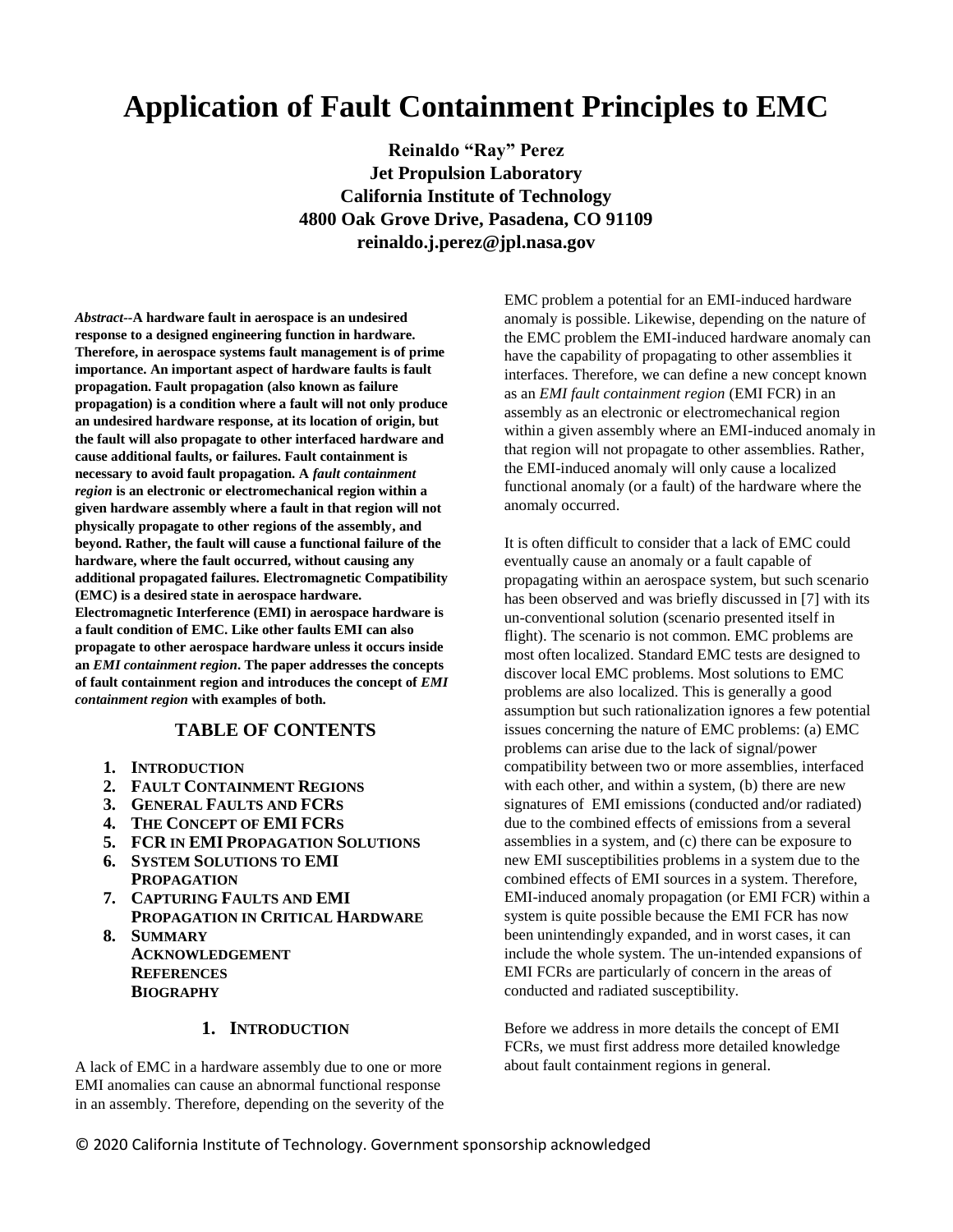# **2. FAULT CONTAINMENT REGIONS**

The concept of fault containment regions (FCRs) is not new [1]. The concept of FCRs has been used in computer-based fault tolerant systems [2]. It has also been used quite extensively in computer networks [3]. We introduce the FCR concept as a tool for the simplification of the process of EMI containment which is the main salient feature of this paper. The concept of FCR is basically illustrated in Fig. 1. As shown in Fig. 1, a well-defined FCR does not allow any failures within the FCR to propagate outside the protected region.



Figure 1. Basic concept of FCR

The failures stay inside the FCR. Likewise, the FCR does not allow any failure outside the FCR to propagate into the protected region. In essence the FCR does not allow failure propagation as shown in Fig 2 where an assembly with four identified FCR (FCR 1 through FCR 4) does not allow failure propagation among the four FCRs.

For this paper, a FCR is defined as an electronic or electromechanical region within an assembly where a failure in that region will not physically propagate to other electronic or electromechanical regions in the hardware assembly or beyond the assembly, and likewise will not allow external electrical or electromechanical failures to affect the FCR. Therefore, in principle a failure in the electronic or electromechanical FCR can only cause a functional failure of the corresponding hardware assembly without such functional failure causing any additional propagated functional failures in other electronic or electromechanical regions of the hardware assembly and beyond.

By definition there is no failure propagation in FCRs. However, failure propagation could occur in a FCR if: (a) the FCR has not been well defined and it actually extends into the boundaries of other FCRs (and possibly other hardware), and (b) failures occur at the physical hardware interfaces that join the FCRs.



Figure. 2. FCR not allowing failure propagation

A simple example of the former is the very recent issue with the crashes of two Boeing 737 Max 8 in which errors produced by a single angle of attack (AoA) sensor (two sensors were available, but only one was being used) due to its failure (attributed to potential physical damage or internal fault) caused aircraft attitude errors to propagate (i.e. failure propagation) to the maneuvering characteristic augmentation system (MCAS) of the aircraft. The MCAS fight management software was not able to address the fault propagation in an effective manner. In essence both the AoA and MCAS were in the same FCR, and such understanding may not have been realized in the aircraft design process. Secondly, and as stated, failures at the physical hardware interfaces that joints FCRs can also cause failure propagation across FCRs. These failures are much more common. An electrical or electromechanical failure at the interfaces between FCRs can allow: (a) a failure at the interface itself to propagate to either one (or both) FCRs, and (b) allow errors (e.g. signal degradation/distortion) to propagate from one FCR to another (i.e. the interface failure itself introduces errors in the FCRs for the FCRs that are physically connected).

It is important to well define the size of the FCRs because the size of a FCR can vary, depending on the nature of the piece parts components failure modes, the type of components involved, the design of the hardware, and even the failure history of the parts or components used in the hardware. Defining the size or extent of the FCR is arrived to by the reliability engineer through several means: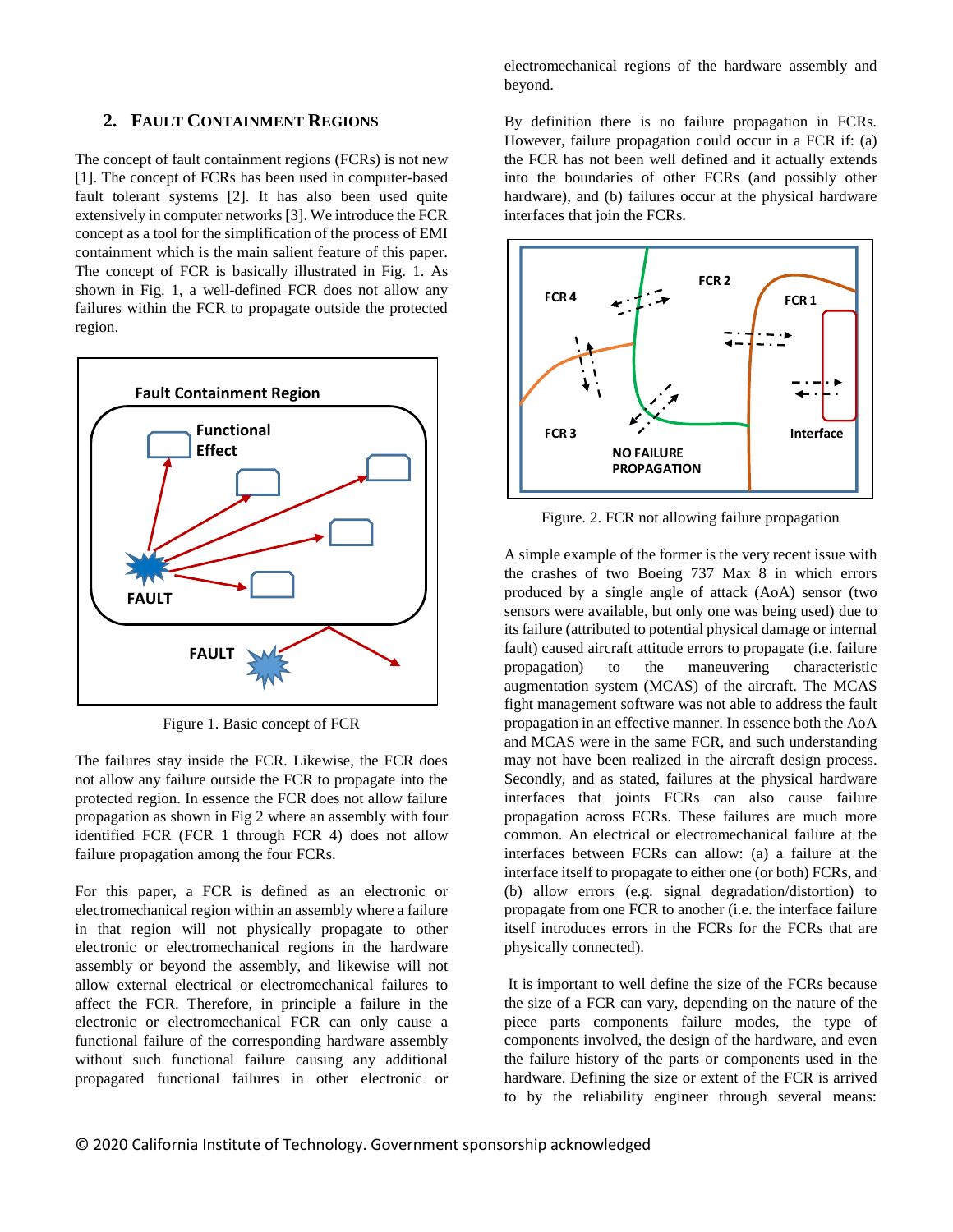hardware drawings and schematics, parts lists, hardware functional descriptions, knowledge of all signal names, knowledge of all signal interfaces, knowledge of all signals functions, and the development of the circuit data sheets (CDS).

# **3. GENERAL FAULTS AND FCRS**

The relevance of this section is discussed in Section 7. When addressing fault propagation, one of the most common reliability analyses performed is the Interface Failure Modes Effects and Criticality Analysis (IF FMECA) [4-6]. The primary goal of the IF FMECA is to identify and analyze potential failure modes at the electrical and electromechanical interfaces of assemblies in order to eliminate or minimize the effects of the failure modes that are most disabling. The IF FMECA identifies failure modes that can propagate from one FCR to another via failures at the interfaces connecting the FCRs. For electronic and electromechanical assemblies, the piece-part IF FMECA is the most detailed IF FMECA. The piece-part IF FMECA identifies failure modes of electrical and electro-mechanical components or parts, on both sides of the FCRs, and assess if the failure modes of these components can propagate across the interfaces. In order to perform the IF FMECA in a productive manner the concept of FCRs must first be used. This means that we start with defining the FCRs and then perform the IF FMECA based on the results of the FCRs analysis.

### **4. THE CONCEPT OF EMI FCRS**

As previously stated EMI is most often a localized problem in hardware. An aerospace hardware with EMI issues will not function properly. For example, if the hardware is susceptible to radiated electromagnetic emissions, most likely it is due to its highly sensitive analog electronics (e.g. as in sensors, transducers), or the hardware itself is a radio frequency transceiver, or the hardware has become an unintentional receiver. If the hardware is susceptible to conducted electromagnetic emissions, most likely the hardware is sensitive to differential and/or common mode noise flowing through its different conductive paths (e.g. cabling, wires, connectors pins, vias, ground planes, and others—including parasitics!). The overall outcome to EMI susceptibility by a hardware is degraded electrical performance, which often translates into the degraded data transmitted by the hardware. Though degraded data can be transmitted to other hardware, causing errors, the EMI itself stays most often localized to the hardware where it originated, and because most often the EMI problem is localized, EMC testing of the hardware is also localized. Fig. 3 shows a composite setup of the four major EMC tests performed on a typical individual hardware, also known as the equipment under test (EUT).

An EMI FCR is defined as the region within a hardware beyond which EMI will not propagate. There is no EMI coming in or going out to/from the EMI FCR. Though EMI in the hardware can cause a degraded performance in the hardware itself, and potential errors transmitted to other hardware (e.g. to hardware connected by an interface), EMI will not propagate beyond the EMI FCR.



Figure 3. Typical setup for EMC Testing

The basic concept of EMI FCR is shown in Fig. 4. The figure shows hardware (HWR) #1 connected to HWR # 2 via an interface (data, signals interface). HWR #1 contains a source of EMI (radiated, conducted, or both). If HWR #1 is well designed to contain its own sources of EMI, no EMI noise will propagate through the functional and interface boundaries of HWR #1. It is then said that HWR #1 has a FCR that bounds its functional and interface limits. If HWR #1 is not well designed to contain its own sources of EMI, then EMI noise starts propagating outside its own functional and interface boundaries, as illustrated in the figure. This is illustrated by showing an expanding EMI FCR. The EMI FCR could eventually reach up to HWR #2's functionals and interface boundaries; and it is at this point where EMI failure propagation has occurred.



Figure 4. Conceptual EMI FCR.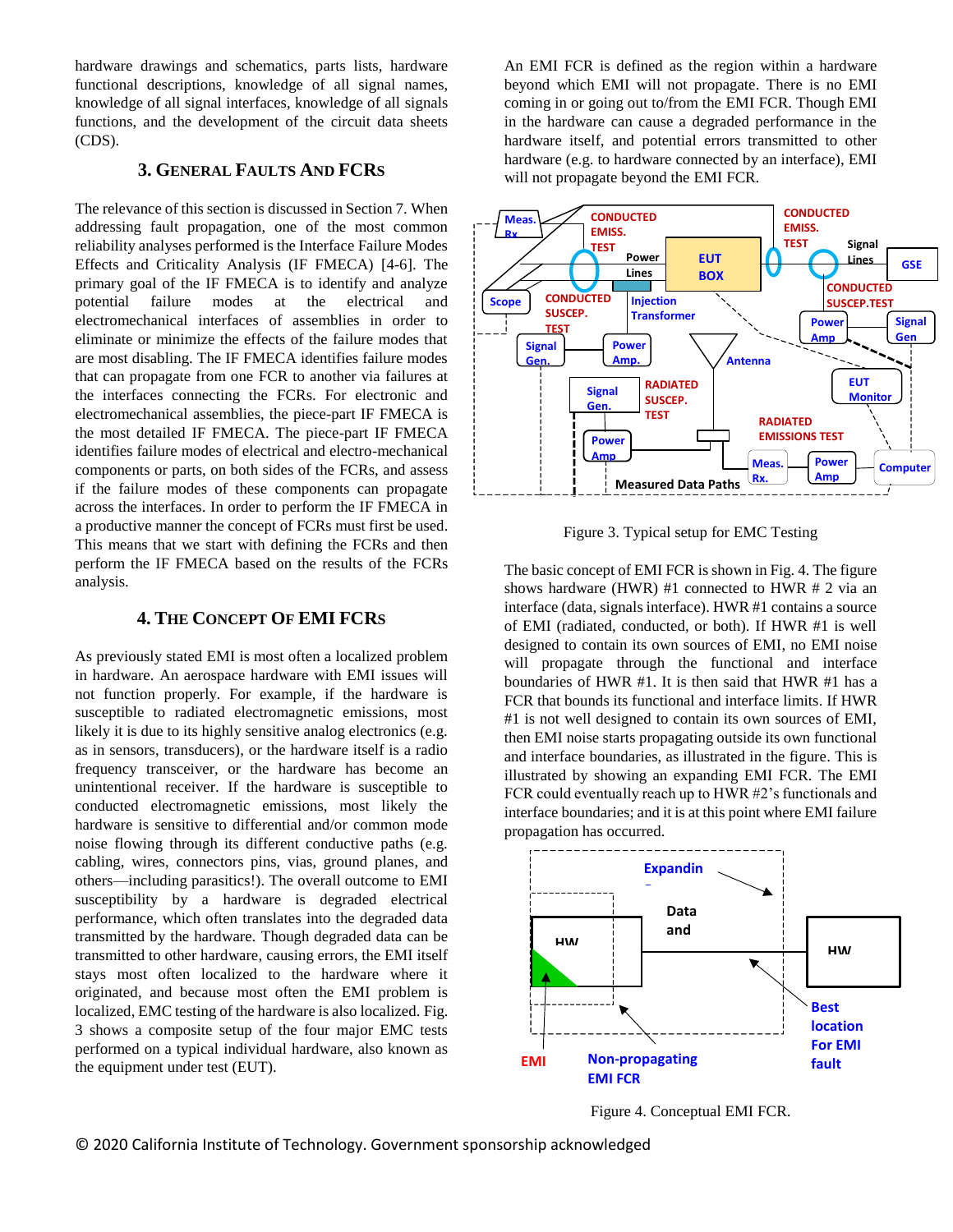There are two scenarios for EMI propagation across an EMI FCR: (1) a deficient EMC design at an interface crossing the EMI FCR boundary and/or (2) an erroneous estimation of the extent of the EMI FCR. For the former scenario (i.e. scenario (1)), consider Fig. 5 where HWR #1 contains a known source of EMI as discovered via EMC testing. The figure shows that a good EMC design will not allow EMI to propagate beyond the FCR of HWR #1, a poor design will extend the EMI FCR to HWR #2. EMI will propagate to HWR #2 due to a deficient EMC design in the FCR boundary between HWR #1 and HWR #2. A much poorer design will extend the EMI FCR to HW #3 and the EMI will propagate to HW #3 due to a deficient EMC design in the FCR boundary between HWR #2 and HWR #3.



Figure 5. EMI Propagation vs Fault Containment

For the latter scenario (i.e. scenario (2)) consider Fig 6. In the figure there are two sources of EMI, in HWR # 1 and HWR #3. The EMI FCR for HWR #1 is characteristic of a good design, but the EMI FCR for HWR #3 is so extensive that it overlaps the EMI FCR for HWR #1. Therefore, EMI will propagate from HWR #3 to HWR #1 as shown.



Figure 6. FCRs overlap in Poor Designs.

The overlap is possible for two reasons: (a) HWR #3 cannot prevent its own EMI from exiting via its interface, and (b) HWR #2 does not have the capability of stopping EMI propagation, regardless of where it comes from, even if does not itself contains a source of EMI. Let's consider again the previous example of the Boeing 737 Max 8 accidents. If you assume that a large EMI event, such as a cloud-to-cloud lightning strike, could have occurred near the vicinity of the only available aircraft's AoA sensor (the aircraft has two AoA sensors but only one was being used, as previously stated), represented herein by HWR #3, and if such an EMI event could have stressed the AoA's analog sensor electronics (represented by HWR #2), causing it to malfunction, and noticing that HWR #2 does not have an EMI FCR, it is easy then to understand from Fig. 5 how the malfunction of HWR #2 could also propagate to HWR #1.

#### **5. FCRS IN EMI PROPAGATION SOLUTIONS**

In this section we transition from the conceptual understanding of EMI FCR to an actual application on the usage of EMI FCR to eliminate or diminish EMI propagation. As an illustrative example of this effort we consider Fig.7 which shows a data processing system within an aerospace hardware for acquiring and processing science data.



Figure 7. Example EMI FCR Solutions

Notice that Fig. 7 is a "system". The data processing system depicted is only partial for the purpose of this illustration. The data processing system contains a switching mode power supply (SMPS) which provides DC power to a data acquisition unit (i.e. acquires analog sensor data), and also

© 2020 California Institute of Technology. Government sponsorship acknowledged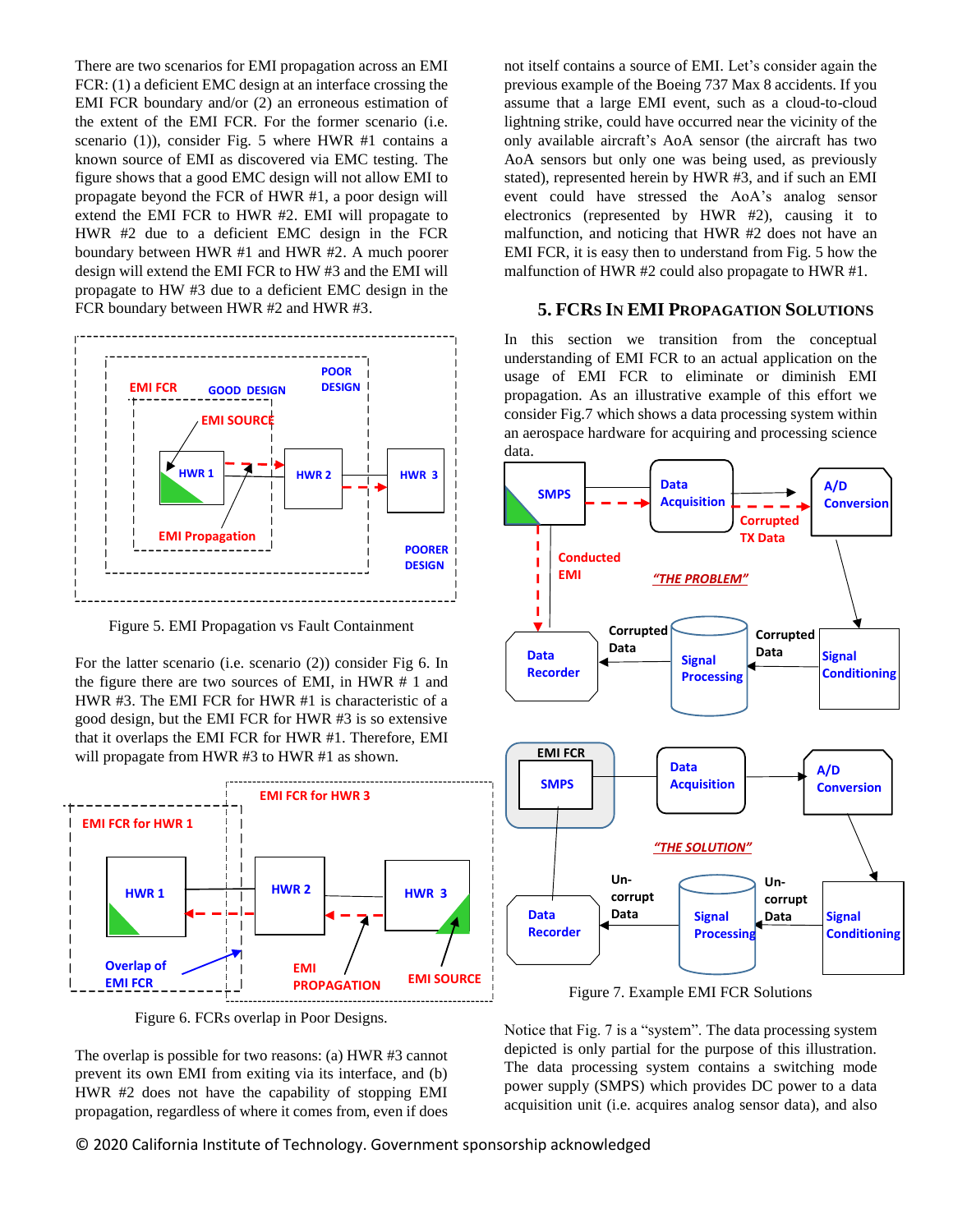provides power to a data recording storage unit (stores digital information of science data). The other hardware in Fig. 7 get their power from elsewhere. Other hardware components in the figure are the A/D converter unit which converts the acquired analog data into digital data, the signal conditioning unit which conditions the digital data before being processed, and the signal processing unit which converts the digital data to useful data streams and process the data streams into information.

The top half of Fig. 7, titled "The Problem" shows that the SMPS is a source of conducted EMI which manifest itself in conducted EMI emissions as shown in the top half of Fig. 7. Even though the SMPS may have satisfactorily complied with the requirements of power line conducted emissions tests, as measured in Fig. 3, the required tests are performed to measure the magnitude and frequency profile of the power line conducted emissions, and compare the measured results with standard requirements. However, for the hardware set up in Fig 7, true compliance of the SMPS to power line conducted emissions is dependent on the levels of susceptibility of the connected hardware (i.e. the data acquisition and the data recorder) to the existing levels of conducted emissions emanating from the SMPS. The top half of Fig. 7 shows that conducted EMI affects the performance of the data acquisition and data recorder units and the end results is corrupted data being stored, as shown in the figure. It is also important to notice that there are not EMI FCRs protecting any of the hardware, which means there has not been a design effort to contain EMI within the hardware. In this example the lack of FCRs allows conducted EMI to propagate. The bottom half of Fig. 7, titled "The Solution" shows the remedy to eliminate EMI failure propagation and its consequential results of generating corrupted data. The solution is quite simple; allow an EMI FCR to protect the SMPS. This means that the interface between the SMPS and the data recorder unit, and between the SMPS and the data acquisition unit must be designed such that the conducted emissions from the SMPS are below both, the susceptibility levels of the data recorder and data acquisition hardware. It can therefore, be concluded that the strategic identification and subsequent implementation of EMI FCR can significantly reduce the propagation of EMI noise in aerospace hardware.

# **6 SYSTEM SOLUTIONS TO EMI PROPAGATION**

In the previous section it was discussed how the strategic placement of hardware with well-designed EMI FCRs can eliminate EMI propagation. This approach becomes even more advantageous when addressing EMI propagation within an aerospace system or among aerospace systems, and an illustration of the strategic advantage of EMI FCRs placement can be shown in Fig. 8. The figure shows two systems (system 1 and system 2). The two systems communicate with each other via connected interfaces, as shown. Each system contains its own suite of hardware. System 1 contains six hardware assemblies. System 2 contains five hardware assemblies. Within a system, the hardware that was designed with an EMI FCR is named by its FCR number (e.g. FCR #4 in system 1 refers to HWR # 4 having a FCR). The hardware that was designed without a FCR is named by its hardware number (e.g. HWR #1 in system 1 does not contains a FCR). The same approach is used for System 2. As can be shown in Fig. 8, System 1 contains six hardware assemblies of which only three have EMI FCRs. System 2 contains five hardware assemblies of which four have EMI FCRs. Fig. 8 also shows the hardwired interfaces joining the hardware assemblies within System 1 and within System 2.



Figure 8. Example of System Solution using EMI FCR

The first main observation from Fig. 8 is that the interfaces between System 1 and System 2 must go through hardware assemblies that are protected with EMI FCRs, as this approach will prevent EMI propagation among systems. In the figure the hardware with EMI FCR#5 in System 1 is connected to the hardware with EMI FCR #7 in System 2. Likewise, the hardware with EMI FCR #6 in System 1 is connected to the hardware with EMI FCR #8 in System 2. The second observation from Fig. 8 is that, within a system, hardware assemblies designed with EMI FCR are placed strategically, which means not every hardware in a system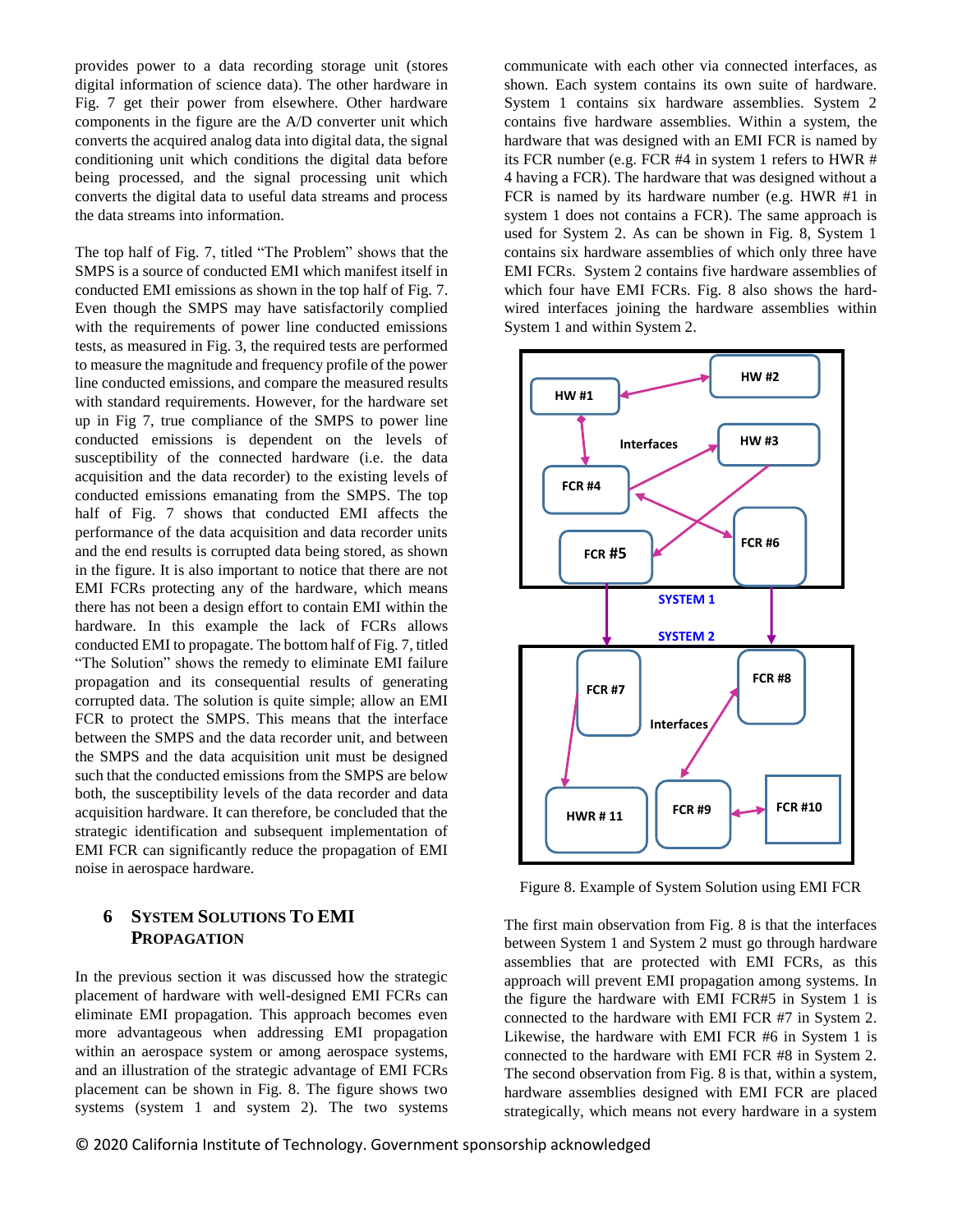will need to be designed with EMI FCRs. For example, the hardware containing FCR #4 in System 1 has its internal interface (i.e. within System 1) connected to the hardware with EMI FCR #6 in System 1. This is necessary because these hardware communicate with each other, as shown. However, HWR #3 in System 1, which does not contain an EMI FCR, also communicates with the hardware containing FCR #4, and this is acceptable because communications only flow in one direction (i.e. to the hardware containing EMI FCR #4). We have the same observation in System 2. In System 2, hardware assemblies containing EMI FCRs 8,9, and 10 communicate with each other (i.e. communications flow in mutual directions), hence they must all be protected with EMI FCRs. However, HWR #11 in System 2 does not need an EMI FCR because it receives its communication flow from an EMI FCR hardware (i.e. EMI FCR #7) and HWR #11 does not provide any additional communications paths.

# **7. CAPTURING FAULTS AND EMI PROPAGATION IN CRITICAL HARDWARE**

Avoiding hardware and software faults and avoiding fault propagation is a constant endeavor in aerospace systems, mostly for safety reasons (i.e. personnel and hardware safety) but also due to the great difficulties often incurred in fault recovery, in a timely manner, or the immeasurable consequences of catastrophic failures. Though to a much lesser extent, EMI propagation is also of concern, because it could induce degraded performance in aerospace hardware and potential faults. In aerospace system fault management software is a prominent line of defense against all types of faults. Fault management software is a subset of flight software and its role is to monitor the health and status of hardware via many of hardware's status indicators. This approach however, addresses only the "symptoms" of a problem. When hardware status indicators show noncompliance, it points to potential existence of problems with the hardware (i.e. "symptoms"), but not necessarily what the problem(s) may be. Fig. 9 proposes a future approach for diagnosis faults caused by EMI propagation and could be adapted for analyzing other types of faults (see Section 3). In the figure HWR #1 with a previously unknown EMI source is connected to HWR #2. EMI is propagated from HWR #1 to HWR #2 because neither one of the hardware has an EMI fault containment region. The proposed solution for diagnosing EMI propagation is a combination of two main elements: (a) an onboard database containing the electrical specs of the signals emanating from the hardware of interest, and (b) an onboard (or ground base) diagnostic tool which in real time compares the electrical specs of the signals coming out from HWR # 1 with the those captured by the diagnostic tool. The comparison tries to find a mismatch in the signal integrity of the HWR # 1 signals. If lack of signal integrity is found then there is strong evidence that EMI propagation has occurred. The same approach can

be used in capturing and analyzing faults (see Section 3). In this case of general faults, the database will contain the failure modes of the most common faults for a given hardware and the diagnostic tool compares the actual fault with those in the database. The implementation of these tools are years away from development and would be most useful in high risk manned missions since it requires a large amount of computational resources and the intervention of a crew.



Figure 9. Capturing EMI Propagation in Critical Hardware

## **9. SUMMARY**

The paper introduces the concepts of Fault Containment Regions and EMI Fault Containment Regions, with emphasis on the latter as the main subject of the paper. The paper shows that the knowledge and usage of both types of containment regions can provide significant advantages in the design of aerospace hardware and systems.

#### **ACKNOWLEDGEMENT**

The work described in this paper was performed under the support of the Jet Propulsion Laboratory of the California Institute of Technology under contract with NASA.